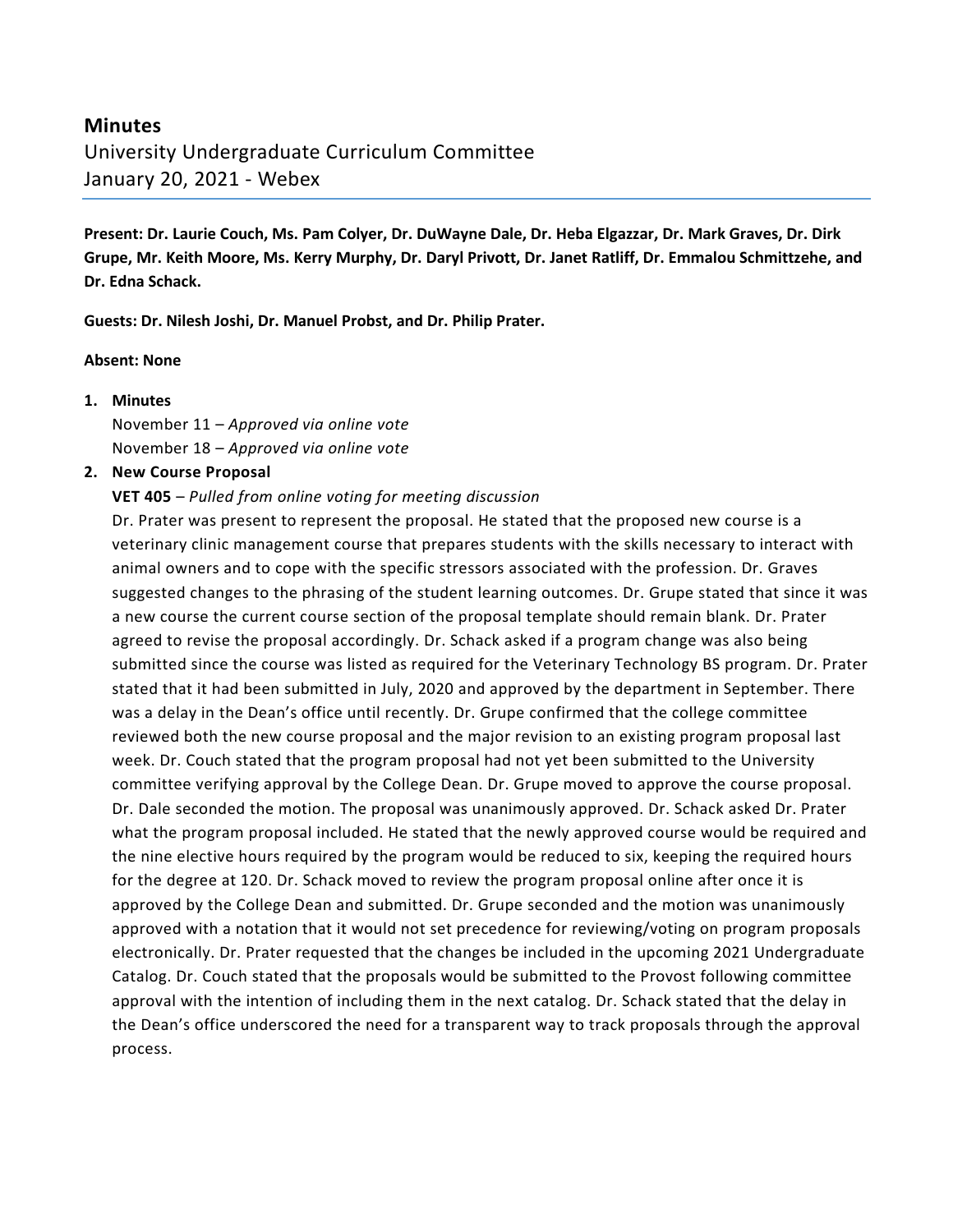#### **3. Major Revision of Existing Program Proposals**

Dr. Couch stated that the offsite review of the SACSCOC self-study noted an issue with regard to the associate degree general education program. MSU does not currently require a humanities/fine arts course nor a social/behavioral sciences course as specified in SACSCOC standard 9.3. She stated that MSU's seven associate degree programs have submitted proposals to include a Level 2 Knowledge - Social & Behavioral Sciences course and a Level 3 Global Cultures – Arts and Humanities course as components of the general education requirements as follows:

#### **University Studies AA**

Dr. Couch stated that the proposal is requesting to require students to complete the Level 2 Knowledge - Social & Behavioral Sciences course and a Level 3 Global Cultures – Arts and Humanities course within the hours required for the degree. Dr. Graves moved to approve and Dr. Schack seconded. The proposal was unanimously approved.

#### **Business Studies AAS**

Dr. Couch stated that the proposal adds three hours to the program with the addition of the Level 3 Global Cultures – Arts and Humanities course. Dr. Schack noted that the originator and departmental curriculum committee signatures were not on the document. Dr. Elgazzar stated that the department would take care of the signature. Dr. Schack moved to approve. The motion was seconded by Dr. Grupe and the proposal was unanimously approved.

## **Engineering Technology AAS**

Dr. Joshi was present to represent the proposal. He stated that the proposal requests to add the six hours necessary to meet general education requirements. Dr. Joshi informed the committee that most students progress into the baccalaureate degree program and complete the courses for that reason. He stated that the proposal also requests to remove the requirement for students to obtain a minimum grade of "C" or better in all technical and supplemental courses required by the program. Dr. Grupe asked for the rationale of removing the requirement. Dr. Grupe stated that the program wanted to match the minimum requirement of the University to eliminate confusion. He stated that the requirement was removed previously from the baccalaureate degree engineering programs. Dr. Grupe moved to approve. The motion was seconded by Dr. Graves and the committee unanimously approved the proposal.

## **Nursing AAS**

Dr. Couch stated that the proposal requests to add the Level 3 Global Cultures – Arts and Humanities course requirement resulting in an additional three hours required for the degree. Dr. Schack noted that section IV. Impact, B. states that departments offering the Level 2 Knowledge – Social and Behavioral Sciences courses are affected. She stated that for this proposal they would not be since the program already includes this requirement. Dr. Graves moved to approve the proposal with a correction to section IV.B. Dr. Grupe seconded and the committee unanimously approved the proposal.